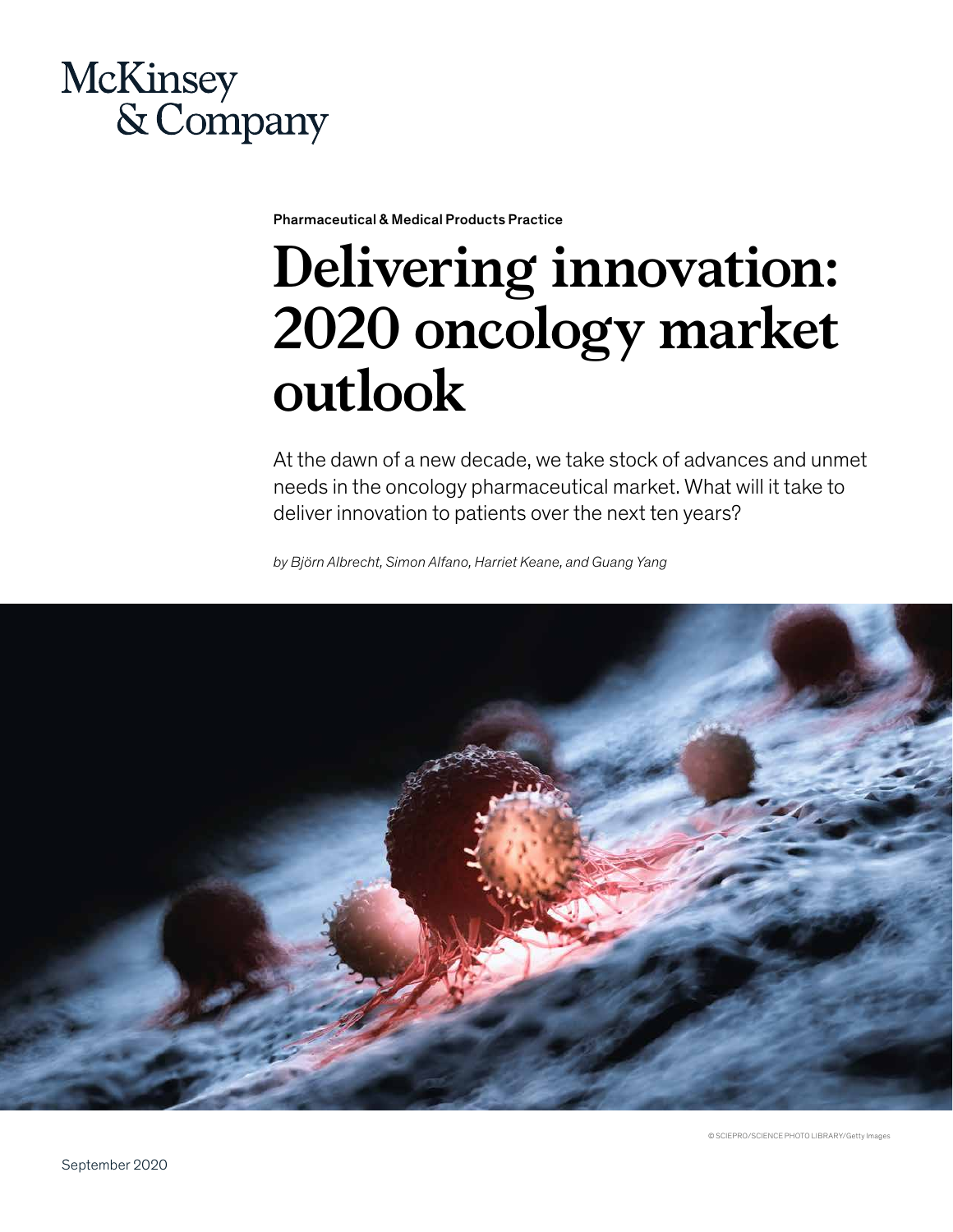Over the past 50 years, the outcomes for people diagnosed with cancer have transformed. In 1970, of those diagnosed with cancer in the United States, approximately half would have been alive five years later. For those diagnosed in 2009, the figure was closer to 70 percent.<sup>1</sup> Such a transformation in outcomes has arrived through a combination of public-health measures (such as smoking education), improved healthcare (such as earlier diagnosis), and novel pharmaceutical therapies. This trifecta has turned select diagnoses, once considered terminal, into chronic conditions. For example, most patients now diagnosed with multiple myeloma or prostate cancer will have mortality tied to conditions other than their cancer. Furthermore, oncology therapeutics accounted for \$143 billion in branded pharmaceutical sales in 2019—approximately 20 percent of global pharmaceutical sales.<sup>2</sup> Analyst consensus figures indicate a robust 12 percent compound annual growth rate (CAGR), and global oncology therapeutics sales are forecasted to hit \$250 billion by 2024.

However, there is much more to do. For those who are receiving treatment, five-year survival rates for pancreatic cancer, glioblastoma, and non-small cell lung cancer (NSCLC, the most common form of lung cancer) remain below 50 percent. These three cancers collectively represent more than 250,000 new diagnoses each year in the United States alone.3 Despite substantial, justified excitement around the use of PD-(L)14 therapies in NSCLC, response rates remain below 50 percent.

Moreover, we see considerable variation in outcomes by geography. Recent EUROCARE-5 results show varying non-Hodgkin lymphoma (NHL) five-year survival rates—63 percent in Northern Europe and 50 percent in Eastern Europe and a gap in ten-year survival rates for breast cancer—76 percent in Northern Europe and 65 percent in Eastern Europe.<sup>5</sup> While outcomes in China still lag behind those in developed markets, Chinese outcomes have dramatically improved; for example, the five-year survival rate across all cancers combined is estimated to be around 40 percent for those diagnosed in 2013, compared with approximately 30 percent for those diagnosed in 2003.6 Yet China still has ample opportunity to bring more innovations to its four million patients diagnosed annually (see sidebar, "China has four million new patients each year with substantial unmet need").

Innovation in oncology is accelerating. Though it took about eight years between the first therapy for HER2-positive patients in 1999 and the next therapy, the gap between the first-to-market PARP inhibitor in 2013 and the next was less than two years. Globally, the next wave of innovation for patients is underway at an ever-increasing pace. Continued momentum and innovations for immunooncology treatments are expected, and more than 550 active cell- and gene-therapy agents are in clinical development.

We studied the current state of the global oncology pharmaceutical market to determine where investments are happening, where highest unmet need persists, and where competition is most intense. Our analysis also revealed five disruptive trends that could change oncology pharmaceutical leaders' strategic focus—and perhaps even the face of the oncology market itself.

<sup>1</sup> Journal of the National Cancer Institute; Surveillance, Epidemiology, and End Results Program; see also the data visualization at Hannah Ritchie, "Cancer death rates are falling; five-year survival rates are rising," Our World in Data, February 4, 2019, ourworldindata.org; Cancer Facts & Figures 2020, American Cancer Society, cancer.org.

<sup>2</sup> Product sales, EvaluatePharma® July 2020, Evaluate Ltd.

<sup>3</sup> Cancer Stat Facts, Surveillance, Epidemiology, and End Results (SEER) Program, National Cancer Institute, seer.cancer.gov.

<sup>4</sup> Refers to both PD-1 and PD-L1 therapies.

<sup>5</sup> *Is Europe doing better in cancer care since the 90th?: The latest findings from the EUROCARE-5 study,* European Cancer Congress, Vienna, Austria, September 25–29, 2015, eurocare.it.

<sup>6</sup> Peter Baade et al., "Changing cancer survival in China during 2003–15: A pooled analysis of 17 population-based cancer registries," *The Lancet,* May 2018, Volume 6, Number 5, pp. 555–67, thelancet.com.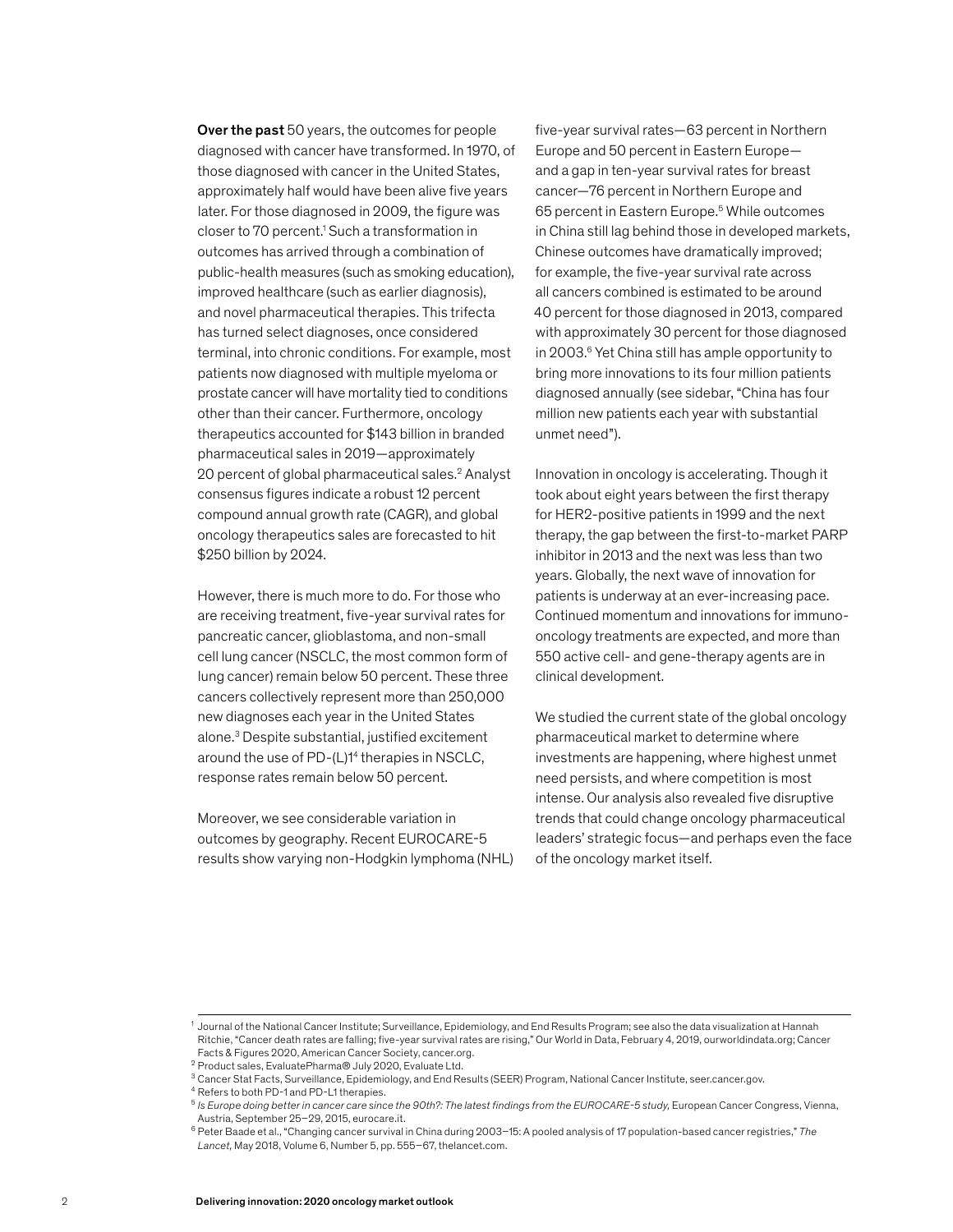# **Oncology is the world's largest pharmaceutical therapeutic area and highly competitive**

Advancements in oncology have significantly improved patient outcomes (Exhibit 1). But based on the extensive investment in oncology R&D across academia and industry, experts agree much work still remains. Oncology is a declared focus area for the ten largest pharmaceutical companies, with an estimated 1,700 clinical compounds in development (approximately one-third of the global clinical pipeline across all therapeutic areas).7 For NSCLC, around 100 active US Phase III studies represent approximately

75,000 patients. For acute lymphocytic leukemia, around 25 studies require more than 32,000 patients enrolled in clinical trials—more than the number of new diagnoses in a single year.8

In addition to abundant organic R&D at both large pharmaceutical companies and numerous clinical-stage biotechs, we have observed a spate of multibillion-dollar oncology-focused acquisitions (such as Pfizer's 2019 acquisition of Array BioPharma for \$11 billion) and partnerships (including a \$3 billion collaboration between AbbVie and Genmab on bispecific antibodies). Excitement about oncology targets has driven

# **China has four million new patients each year with substantial unmet need**

Although China represents 18 percent of the global cancer burden, the country makes up more than 50 percent of hepatic cell carcinoma, gastric, and esophageal cancer patients.<sup>1</sup> And despite improvements in healthcare infrastructure, significant gaps remain; on average, China has 26 oncologists per million population versus 60 per million population in the United States, and many patients are diagnosed with advanced disease.

Given this opportunity, both local and multinational pharmaceutical companies have made substantial and growing investments in developing therapeutics for China. By 2025, 18 mechanisms of action are expected to be approved for non-small cell lung cancer and 13 for hepatic cell carcinoma,

compared with six and three available in the present day, respectively. We are also starting to see China garnering global-first approvals of new therapeutics, such as BeiGene's tislelizumab for Hodgkin lymphoma, which the National Medical Products Administration approved in December 2019. Approvals in China have historically been time-consuming, though the lag between those and global-first launches has gone down to 4.6 years in 2019 from 8.4 years in 2016. In this context, we expect to see increasing numbers of approvals in China (both of therapies developed in-country and those developed overseas).

In addition to its status as a crucial oncology market, China is increasingly a source for innovation. Some of the drugs

developed by Chinese biotechs have the potential to become global-first or best in class—such as savolitinib from Chi-Med and pave the way for affordable innovation powered by China, as seen already in the PD-1 market. Innovent's PD-1 product got on the National Reimbursement Drug List in 2019, with total annual treatment cost for non-Hodgkin lymphoma patients at 102,000 renminbi (approximately \$14,600) per year. Unsurprisingly, global companies are making major investments in Chinese oncology R&D: over the past three years, AstraZeneca, Eli Lilly, Janssen, and Roche have all established or broadened their R&D footprint and partnerships in China.

<sup>1</sup> Tina Hou, Franck Le Deu, Yi Shao, and Jody Tian, "Managing China's growing oncology burden," August 26, 2020, McKinsey.com.

 $^7$  Compounds in clinical development (Phases I–III) excluding reformulations and biosimilars, Pharmaprojects, 2019, pharmaintelligence.informa.com.

<sup>8</sup> Accessed on Clinicaltrials.gov, October 24, 2019. Includes interventional trials where recruitment status is one of the following: recruiting, active, not recruiting, or enrolling by invitation.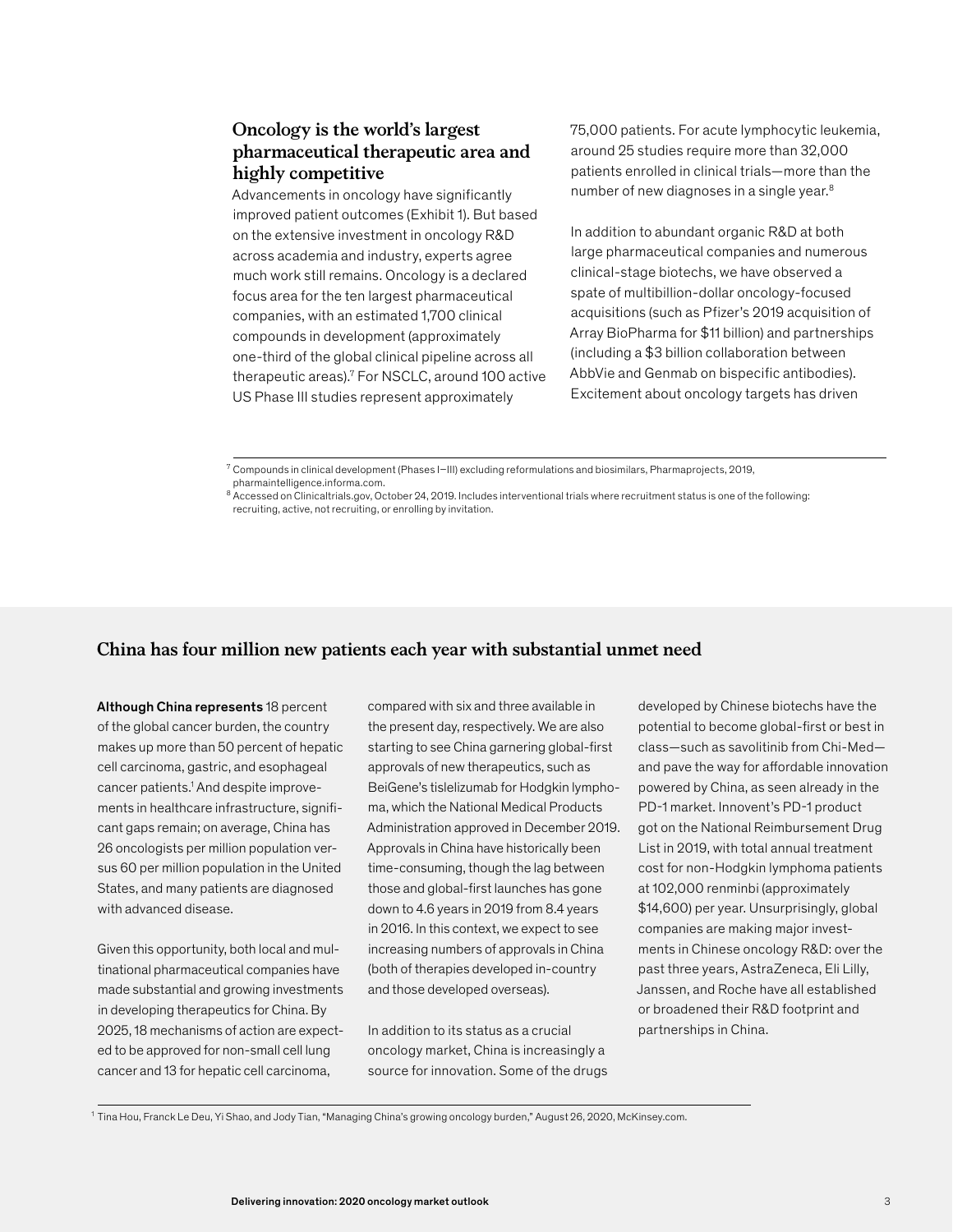In the United States, outcomes across tumor types have improved signicantly **In the United States, outcomes across tumor types have improved significantly**  since the 1970s. **since the 1970s.**



Average five-year survival rates from common cancer types in the United States,  $\%$ <sup>1</sup>

<sup>1</sup>Percentage of people who live longer than five years following diagnosis. Source: Journal of the National Cancer Institute; Our World in Data; Surveillance, Epidemiology, and End Results (SEER) Program

high deal premiums. Over the past five years, the median oncology acquisition premium was approximately 100 percent for transactions with a deal value of more than \$5 billion.

However, if past trends are repeated, a small proportion of these assets will shape the future market (Exhibit 2). Current success rates (from firstin-human to launch) are approximately 13 percent in oncology, with an average development timeline of 9.5 years.<sup>9</sup> Even after launch, there is wide disparity

<sup>9</sup> McKinsey analysis of success rate based on oncology development projects excluding reformulations and biosimilars between 2008 and 2018; time-to-market based on average time in phase for successful phases based on oncology development projects excluding reformulations and biosimilars between 2010 and 2018; see Pharmaprojects, 2019, pharmaintelligence.informa.com.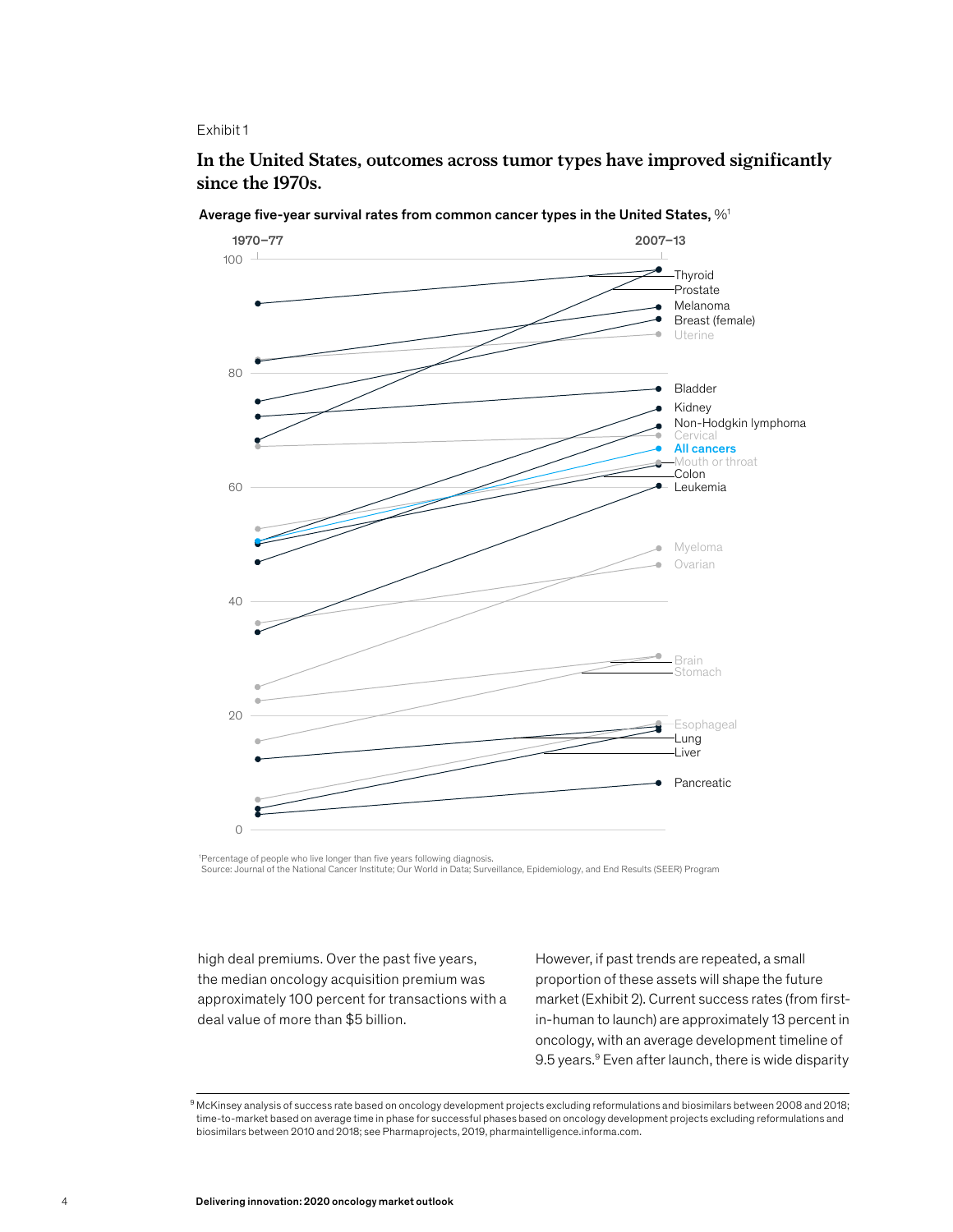

# A small number of very successful products represent a disproportionate share **A small number of very successful products represent a disproportionate share of**  the oncology market.

in outcomes: seven products with more than \$5 billion in sales made up 39 percent of 2019 revenues, and more than half of the products launched over the past five years will generate less than \$500 million per year even at peak sales<sup>10</sup> (Exhibit 3). While the clinical pipeline is crowded with promising prospects, it is likely that only a small number of these will have sufficiently transformative benefit-to-risk profiles to drive return on investment.

# **The oncology market covers a number of diverse indications**

Although oncology is typically grouped as a single therapeutic area, it represents more than 20 different indications, and the majority of current sales stem from five of these indications. In 2019, breast cancer, multiple myeloma, NSCLC, prostate cancer, and NHL represented \$90 billion in sales (68 percent of the market). This is expected to

<sup>&#</sup>x27;For branded and generic drugs, where data is reported.<br>ºOnly products with oncology prescriptions; excludes cancer prophylactic vaccines.<br>Source: EvaluatePharma® July 2020, Evaluate Ltd.

<sup>10</sup> Product sales estimates, EvaluatePharma® July 2020, Evaluate Ltd.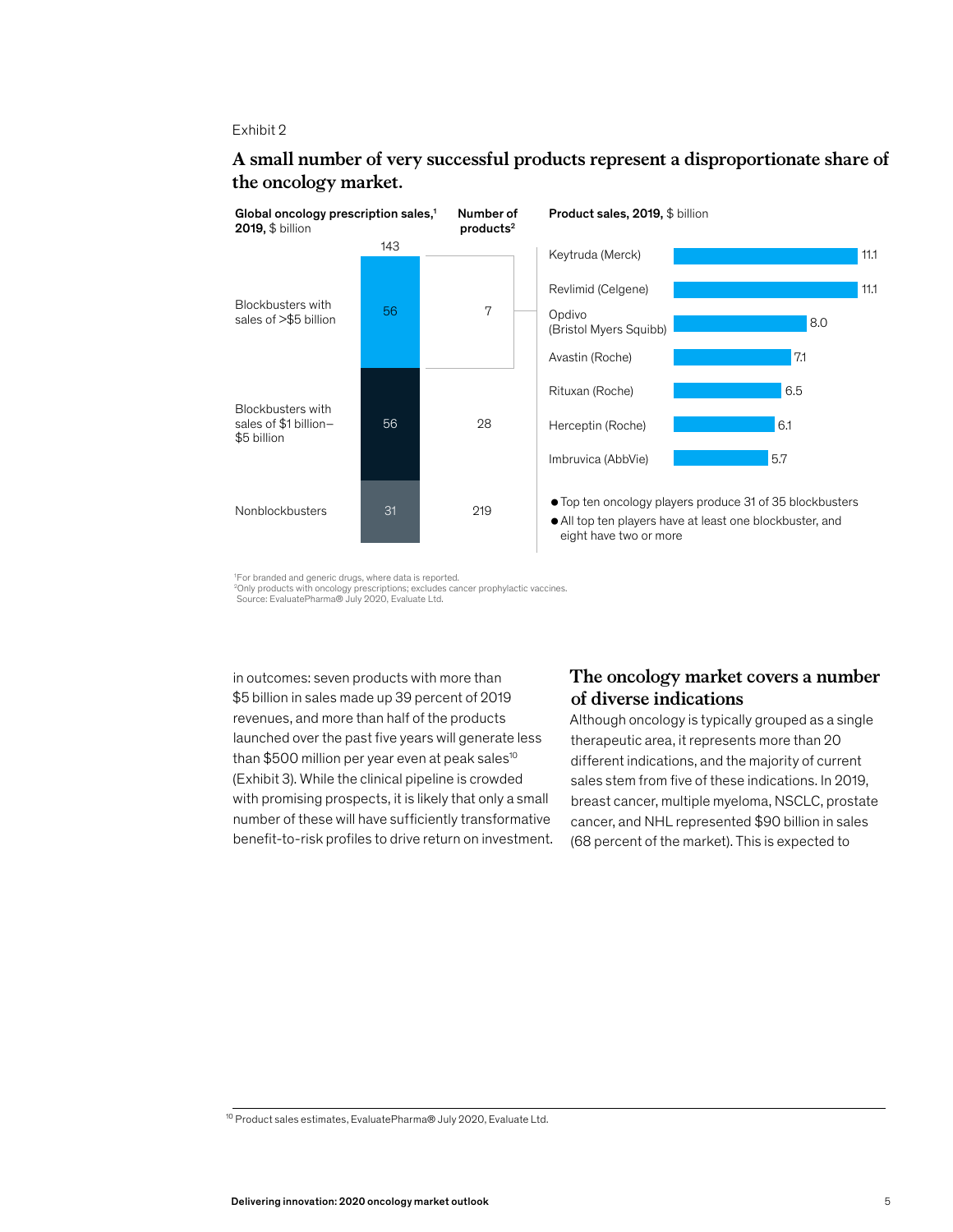# Expected peak sales for the majority of launches are below \$500 million. **Expected peak sales for the majority of launches are below \$500 million.**



# **Peak sales range, 2010–20,** number of oncology launches (% of total)<sup>1</sup> Peak sales  $\blacksquare$  \$ million  $\blacksquare$  \$ billion

 $n = 186$ ; figures may not sum to 100%, because of rounding.

increase to \$141 billion in sales by 2024 (64 percent of the market), largely because of the growth in PD-(L)1 sales for NSCLC.<sup>11</sup> While each of these five indications has sizable incidence rates and unmet need, sales better correlate with the presence of a handful of breakthrough therapies (Exhibit 4).

In the commercial setting, most major pharmaceutical companies are focused on synergistic subsets of indications with overlapping call points and opinion-leader relationships. In the R&D setting, however, beyond their hypotheses, scientists don't know where a new therapy will

11 Product estimates, EvaluatePharma® July 2020, Evaluate Ltd.

# **Global oncology therapeutics sales are forecasted to hit \$250 billion by 2024.**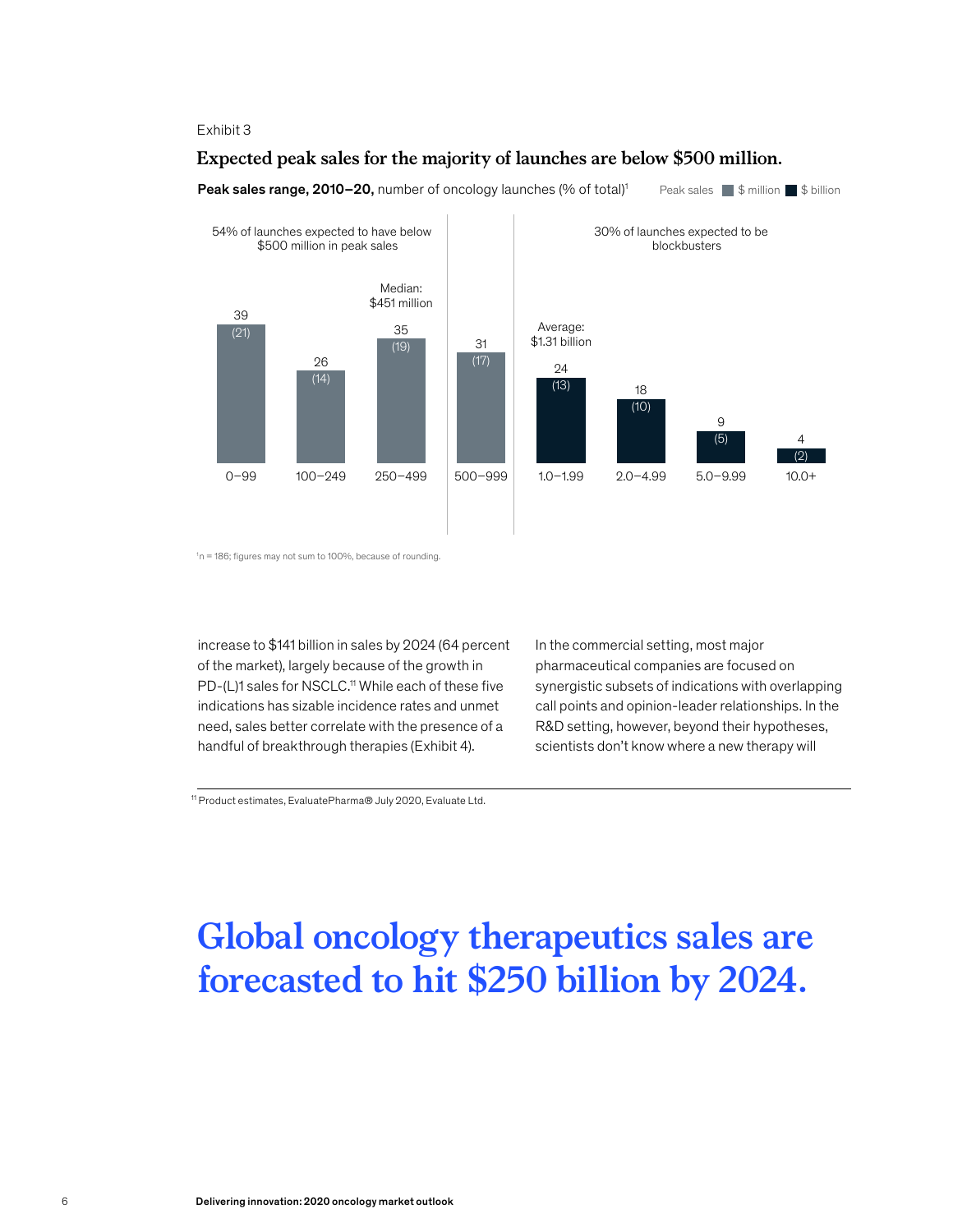# Sales do not strongly correlate with new incidences or mortality. **Sales do not strongly correlate with new incidences or mortality.**



Five-year mortality rate<sup>1</sup> (overall for heme, metastatic for solid),  $\%$ 

<sup>1</sup> Five-year mortality rate defined as one- minus five-year survival rate (overall for heme, metastatic for solid). 2 Patient size calculated as annual incidence for heme, and larger of mortality and metastatic incidence for solid. <sup>3</sup>Worldwide sales (all sales for cancer indications worldwide, does not include prophylactic treatment and symptomatic cancer indications).<br>Source: EvaluatePharma® July 2020, Evaluate Ltd.; Surveillance, Epidemiology, and

work. So we see most players exploring a wider set of indications by taking more "shots on goal"—the more indications they address, the greater the likelihood that their approach will yield a blockbuster product (Exhibit 5).

Oncology's growth, status as a strategic focus area, and potential areas for focus are influenced by four high-level trends among indications and groups of indications:

— *Growth potential in established markets.* In the short term, manufacturers are expected

to continue large market growth by expanding both geographic coverage and the settings in which these therapies are used—for example, moving into earlier lines of therapy as adjuncts to surgery. While unmet need remains (in many cases, five-year survival for metastatic patients is below 50 percent), the bar for standard-of-care is high, and true transformative therapies will be required for approval and access. Key indications include multiple myeloma, HER2 and ER+ breast cancer, prostate cancer, renal cell carcinoma, and anaplastic lymphoma kinase (ALK)- and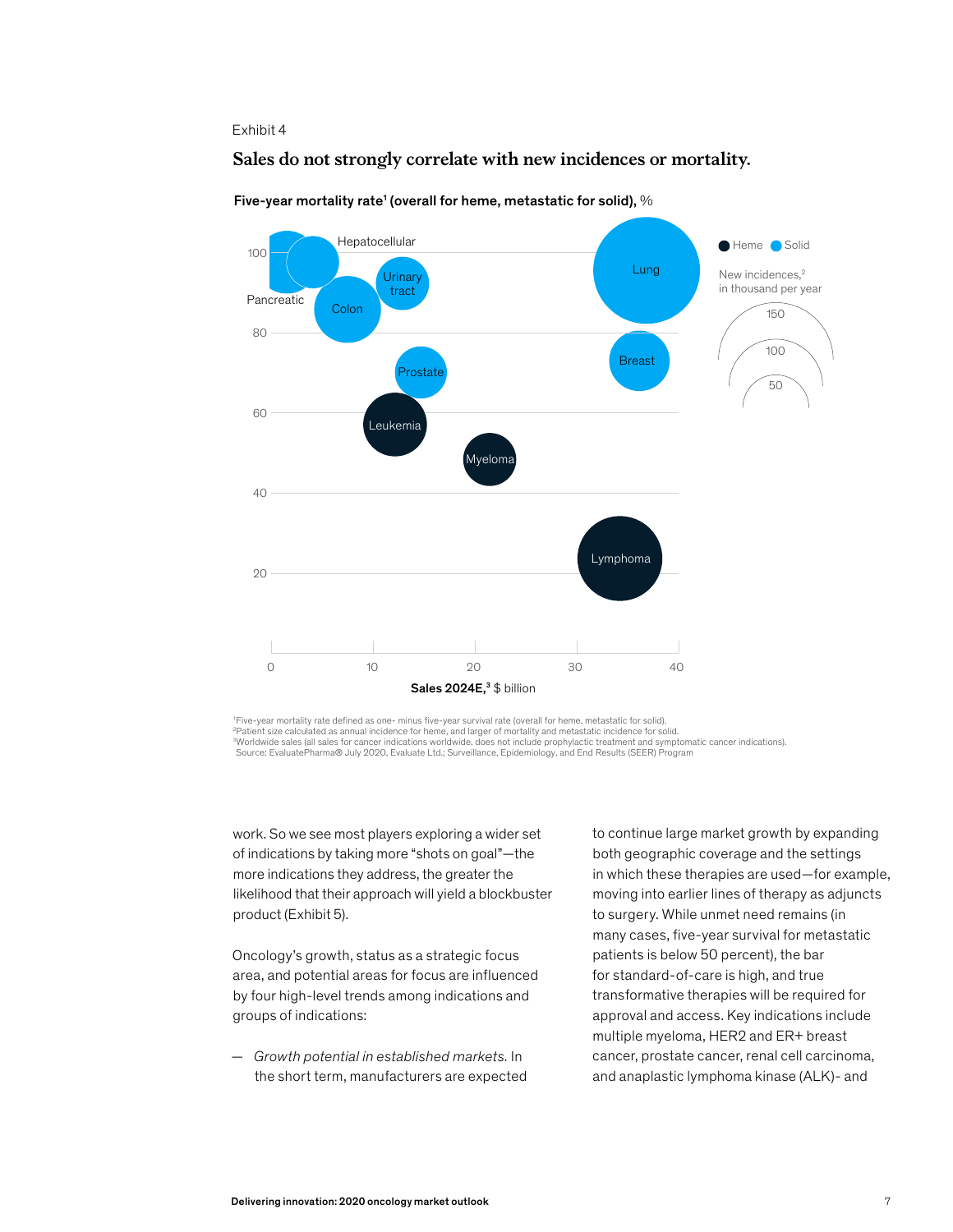# Indications with a larger presence of top ten pharmaceutical companies also **Indications with a larger presence of top ten pharmaceutical companies also see**  a higher share of blockbusters.

#### **Blockbusters Heme** by indication Solid Launched In development Lymphoma **4 1 1 1 1 1** 8 4 Leukemia **2 De la Politika (h. 1888).**<br>2 Myeloma **2 2 2 2 2 2 2** Blockbusters by indication Immuno-oncology **Colon Colon** VEGF<sup>2</sup> and a set of the set of the set of the set of the set of the set of the set of the set of the set of the set of the set of the set of the set of the set of the set of the set of the set of the set of the set of the Lung  $\blacksquare$   $\blacksquare$   $\blacksquare$   $\blacksquare$   $\blacksquare$   $\blacksquare$   $\blacksquare$   $\blacksquare$   $\blacksquare$   $\blacksquare$   $\blacksquare$   $\blacksquare$   $\blacksquare$   $\blacksquare$   $\blacksquare$   $\blacksquare$   $\blacksquare$   $\blacksquare$   $\blacksquare$   $\blacksquare$   $\blacksquare$   $\blacksquare$   $\blacksquare$   $\blacksquare$   $\blacksquare$   $\blacksquare$   $\blacksquare$   $\blacksquare$   $\blacksquare$   $\blacksquare$   $\blacksquare$ Breast **IIIIII** 7 2 Urinary tract Brain Skin Head and neck Prostate **Prostate** Digestive systems **The The Theory** 6 and 10 and 10 and 10 and 10 and 10 and 10 and 10 and 10 and 10 and 10 and 10 and 10 and 10 and 10 and 10 and 10 and 10 and 10 and 10 and 10 and 10 and 10 and 10 and 10 and 10 and 10 and Pancreatic **No. 1996. In the Soft tissue** 5 1 6 2 1 1 3  $\mathfrak{O}$ **3**  $\Box$  2 6 **6 11 11 11 11 6 6 8 ST DE LA DE LA BARCA DE LA BARCA DE LA BA THEF** 5 **BEREE 11 12** 9 1  $\Omega$

Number of top ten players with a presence in an indication<sup>1</sup>

1 Most-advanced asset per top ten pharma company (ie, a pharma company with a marketed drug and drugs in development in a given indication is considered launched). 2Vascular endothelial growth factor.

<sup>3</sup>Hepatocellular cancer.

Source: EvaluatePharma® October 2019, Evaluate Ltd.; PharmaProjects, October 2019, Merck and J&J Phase I assets

epidermal growth factor receptor (EGFR) driven lung cancer.

— *Continued poor patient outcomes.* Indications in this group are the holy grail of oncology R&D—characterized by poor patient outcomes (five-year survival below 15 percent) and very large patient populations (more than 30,000 new patients each year in the United States). Currently, these indications have limited therapies available, or existing therapies have low response rates. Hence, any effective therapy would represent an opportunity to transform standard-of-care, reshape cancer at a therapeutic-area level, and be very attractive from a commercial perspective.

Key indications include colorectal cancer, hepatic cell carcinoma, pancreatic cancer, non-ALK- and non-EGFR-driven NSCLC.

— *Large patient populations with remaining unmet need*. A large group of cancers present significant remaining unmet need (in most cases, five-year survival below 30 percent) and sizable patient populations—typically 5,000 to 30,000 new patients diagnosed each year in the United States (Exhibit 6). While the unmet need is relatively smaller, development of effective therapies is commercially attractive—for most patients, because more innovative treatments are not yet available, chemotherapy is still the standard of care.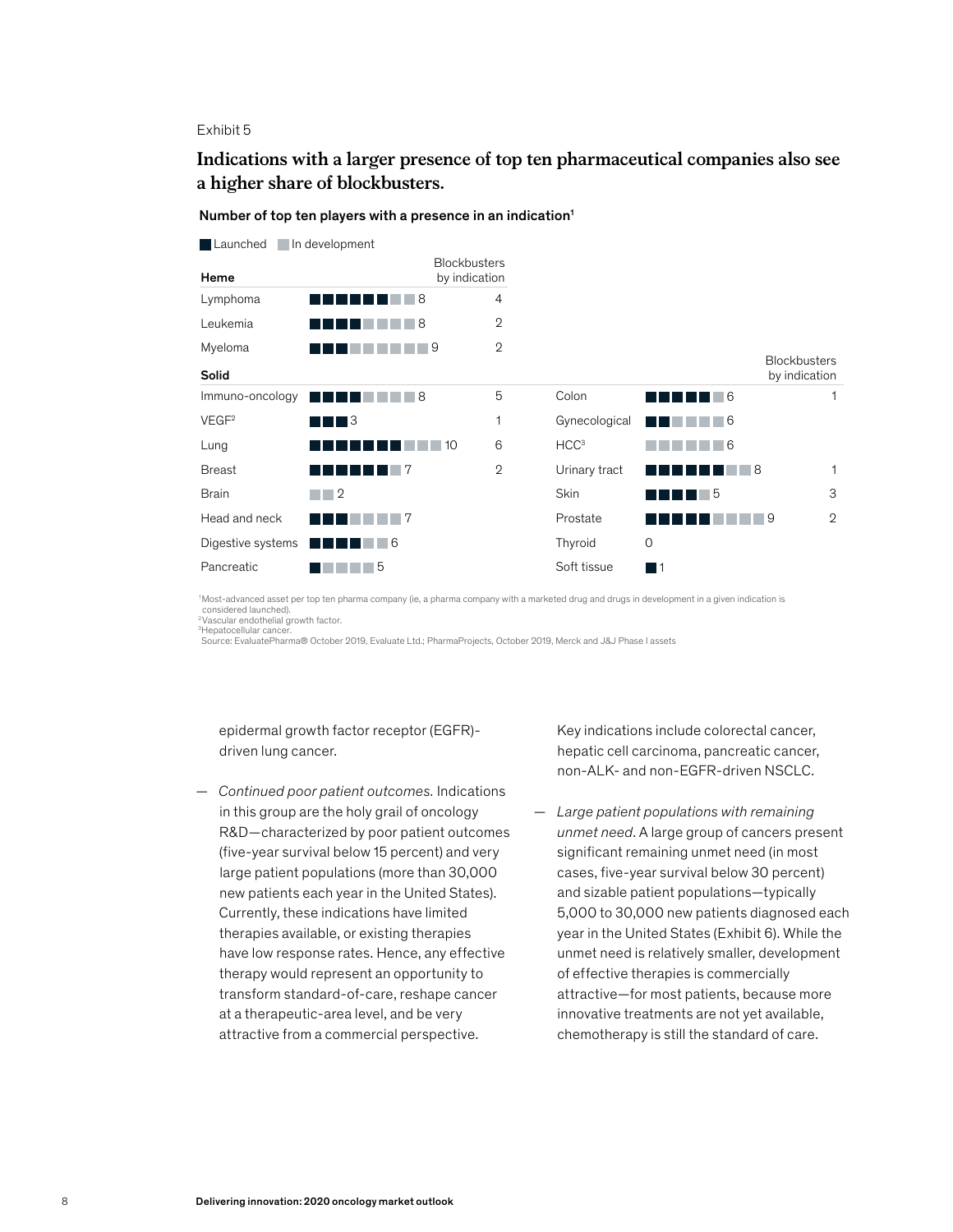

# Several tumor types with large patient population have persistently high **Several tumor types with large patient population have persistently high**  unmet need. **unmet need.**

'Unmet need defined as one- minus five-year survival rate (overall for heme, metastatic for solid).<br><sup>2</sup>Patient size calculated as annual incidence for heme, and larger of mortality and metastatic incidence for solid.

Key indications include soft tissue sarcoma, gastrointestinal stromal tumors, and triple negative breast, small cell lung, ovarian, uterine, and esophageal cancers.

— *Niche cancers.* Manufacturers could choose to target large groups of less common cancers, those with fewer than 5,000 patients per year. While unmet need is very high for

some indications, such as glioblastoma, smaller patient numbers require a new approach to develop and commercialize effective therapies. Such an approach might include site-agnostic approvals to group many niche cancers or orphan approvals to provide a rapid route to market. Key indications include T-cell cancers, thyroid cancer, glioma, and glioblastoma.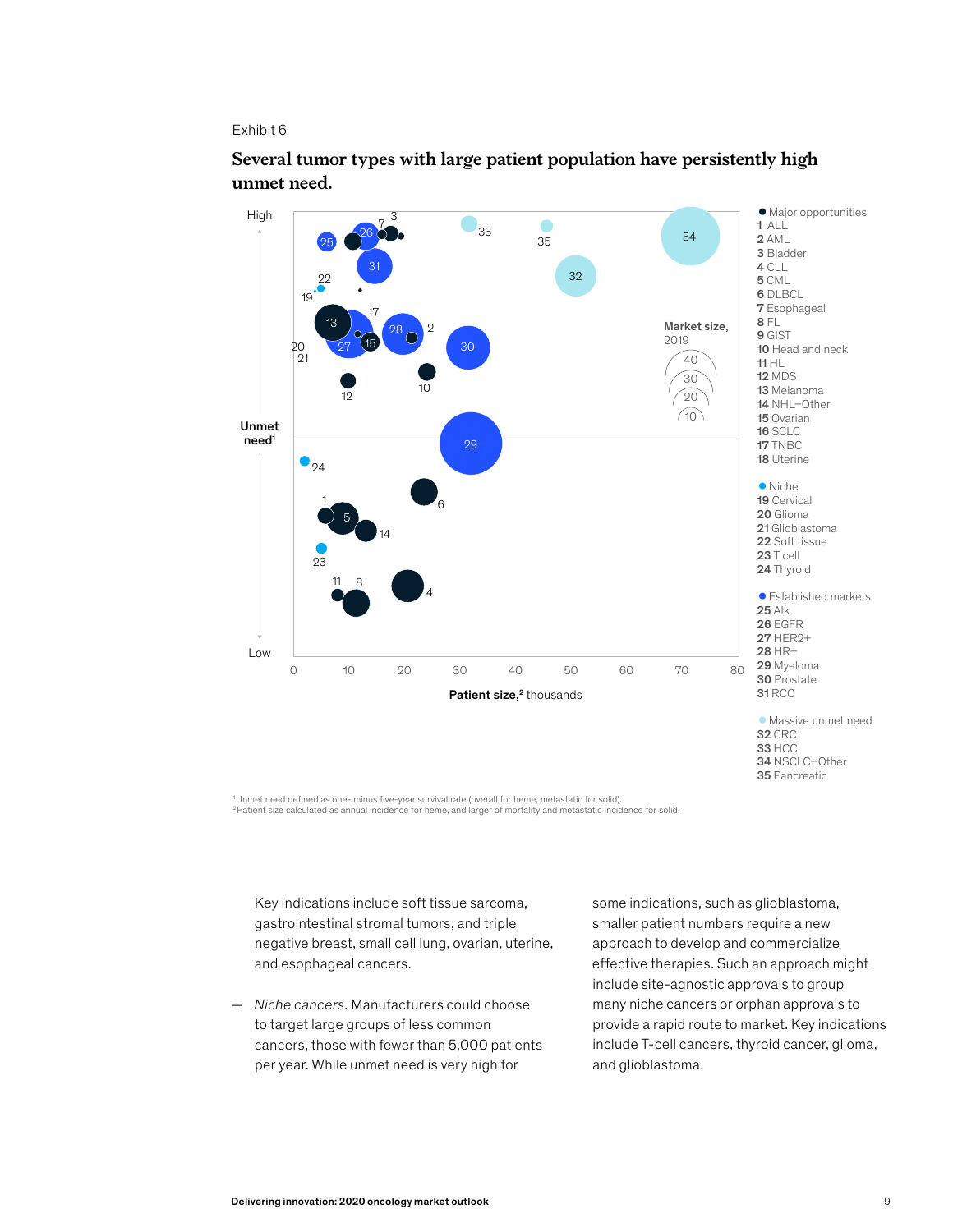**Oncology is at the vanguard of precision medicine: more than 160 oncology biomarkers were approved by 2019, and more than 90 percent of pivotal trials are against molecular targets.**

# **Disruptive trends could shape oncology for years to come**

The pharmaceutical industry's successful track record in oncology notwithstanding, broad unmet need must still be addressed. Five trends could disrupt an already-changing oncology innovation landscape.

# New cell and gene therapies

The past five years have been characterized by a growing excitement about novel modalities including cell therapy, viral vectors, RNA therapy, and stem-cell therapies. In oncology, two chimeric antigen receptor T (CAR-T) cell therapies, Kymriah and Yescarta, were approved in acute lymphocytic leukemia (ALL) and diffuse large B-cell lymphoma (DLBCL) with unprecedented efficacy. While current CAR-T sales remain modest, several hundred active agents are being tested, with 2024 revenue forecast to surpass \$6 billion.12 However, cell and gene therapies create significant disruptions to current healthcare approaches, with more complex manufacturing and supply-chain processes, especially for autologous therapies. These therapies also have longer lead times and more challenging treatment protocols, and—due to the one-time curative potential of many therapies—more complex market-access considerations. If the cell- and genetherapy spaces are to realize their promise, they will require fundamental shifts in the care paradigm and business models, including delivery systems that have economic incentives and an access model that captures and rewards long-term benefits.<sup>13</sup>

### Precision medicine

Precision medicine—delivering the right drug to the right patient at the right time—is rapidly progressing. Oncology is at the vanguard of this trend: more than 160 oncology biomarkers were approved by 2019, and more than 90 percent of pivotal trials are against molecular targets.14 As more therapies target subpopulations, driving the uptake of biomarker testing and patient mapping and finding will become an important competitive advantage. For example, beyond the three most common mutations in NSCLC (those related to the ALK and KRAS genes and the EGFR protein), a plethora of less-frequent mutations represents

<sup>12</sup> Vanessa M. Hubbard-Lucey, Jun Tang, and Jia Xin Yu, "The global pipeline of cell therapies for cancer," Nature, May 30, 2019, nature.com. 13 Sarah Nam, Jeff Smith, and Guang Yang, "Driving the next wave of innovation in CAR T-cell therapies," December 13, 2019, McKinsey.com; Emily Capra, Jeff Smith, and Guang Yang, "Gene therapy coming of age: Opportunities and challenges to getting ahead," October 2, 2019, McKinsey.com.

<sup>14</sup> *Table of pharmacogenomic biomarkers in drug labeling, Food and Drug Administration,* updated December 2019, fda.gov.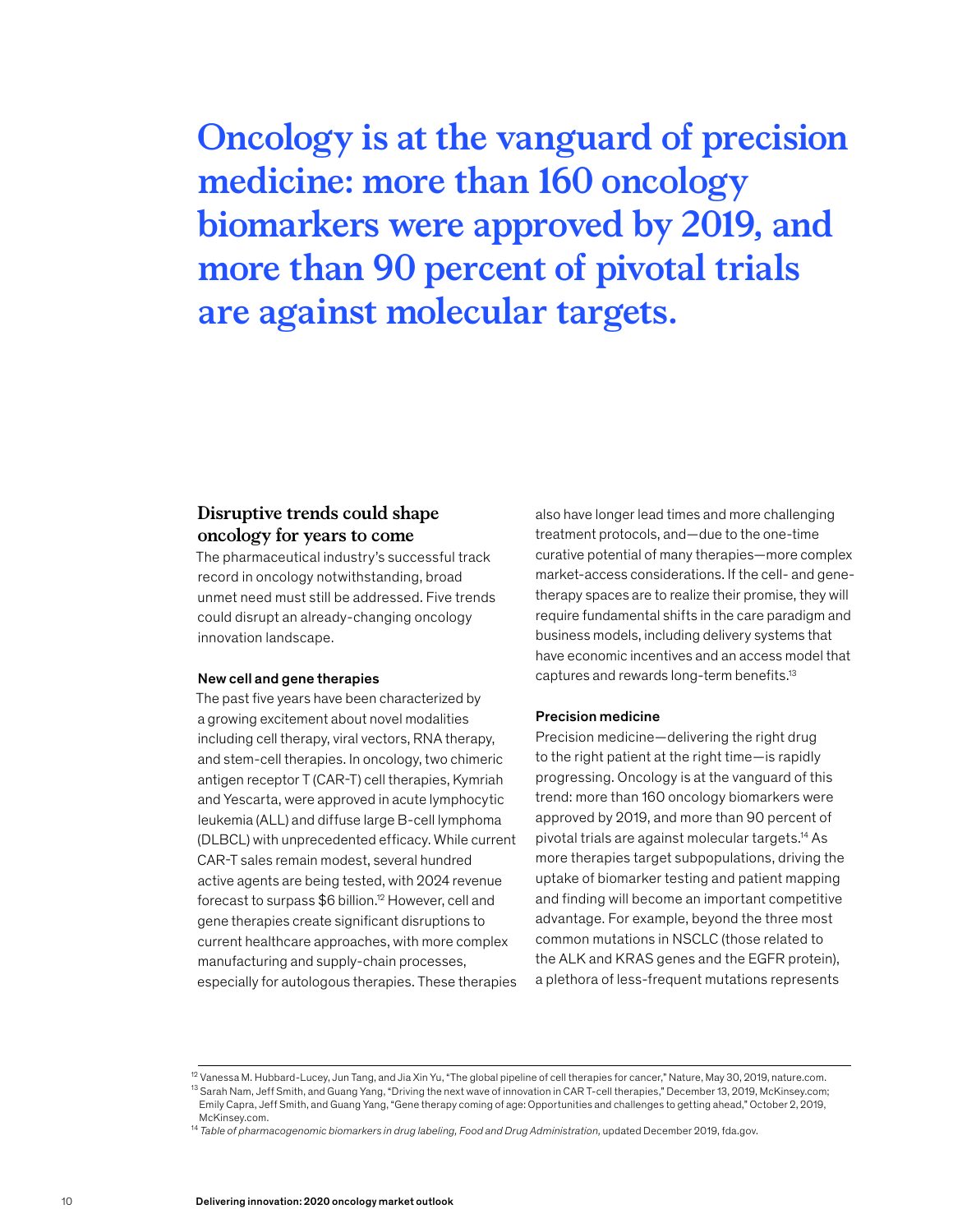fewer than 3 percent of patients each.<sup>15</sup> Ways to increase the adoption of testing can include collaborating with test providers and governments and furthering physician education. Once patients have been tested, several approaches can increase uptake of therapy; these include identifying prescription potential based on electronic health records, and engaging critical stakeholders such as patient advocacy organizations to better understand the patient-physician journey. Further, as pharmaceutical companies develop therapies for smaller groups of patients, exploring new clinical trial and commercial models will be critical to ensure costs are commensurate with the potential patient population.

### Accelerating development timelines

As an increasing number of pharmaceutical companies focus on oncology, competition for key targets has become progressively more intense. We estimate that close to 80 percent of novel clinical assets are aimed at targets with either a marketed therapy or with four or more clinical competitors.16 Increased competition has shortened development cycles, and competitor therapies rapidly follow an initial launch. Success in this environment requires exploring new development paradigms including placing a greater emphasis on earlier trials (as 54 percent of approvals for assets with a breakthrough designation are based on Phase I or Phase II studies<sup>17</sup>), site-agnostic approvals (such as Keytruda for MSI-H or dMMR mutations and Vitrakvi for NTRK mutations), and exploration of real-world evidence for expanding indications for a particular treatment (for example, prescribing Ibrance for male breast cancer or ongoing Opdivo ATTRACTION-2 study).

### Immuno-oncology combination therapies

Companies have increased their investment in immuno-oncology combination studies, with more than 200 mechanisms now being investigated as PD-(L)1 or CTLA-4 combination partners and immuno-oncology assets estimated to represent approximately half of top ten company pipelines (Exhibit 7). However, widespread use of combination therapies makes trial design more complex, particularly if neither combination partner is currently approved or if the additional costs of the combination partner must be purchased for clinical studies. When launched, these combination therapies are expected to drive increased treatment costs, potentially requiring new models for working with payers and demonstrating cost effectiveness.

### New go-to-market model

The evolving development landscape requires pharmaceutical companies to fundamentally consider how they deliver medicines to physicians and patients. Treatment paradigms have become complex and patient populations have shrunk; for example, within NSCLC, there are multiple oncogenic driver mutations—such as ROS1, BRAF, NTRK, EGFR, HER2, and MET—each with its own targeted therapy. At the same time, greater and more-sophisticated decision-making tools and corresponding advanced analytical algorithms support prescribers by determining the right therapy for a given patient. Beyond determining the right treatment, pharmaceutical companies are increasingly providing "white glove" service to support patients as they undergo challenging treatment protocols. Nowhere is this more relevant than for emerging cell therapies. FDA-approved CAR-Ts are expected to increase from two in 2019 to 24 in 2024.18 These novel therapies face a combination of manufacturing and commercial challenges. The majority of assets—including all marketed CAR-Ts and about 75 percent of treatments in development are autologous, which means they require a costly one-batch manufacturing approach. At the same time, only a few sites have the infrastructure in place and are certified for CAR-T, which requires a high-touch

<sup>&</sup>lt;sup>15</sup> Dara L. Aisner et al., "Multi-institutional oncogenic driver mutation analysis in lung adenocarcinoma: The Lung Cancer Mutation Consortium experience," *Journal of Thoracic Oncology,* May 2015, Volume 10, Number 5, pp. 768–77, jto.org; Ethan Cerami et al., "The landscape of kinase fusions in cancer," *Nature Communications,* September 10, 2014, Volume 5, nature.com; Julie M. Batten et al., "ROS1 rearrangements define a unique molecular class of lung cancers," *Journal of Clinical Oncology,* March 10, 2012, Volume 30, Number 8, 863–70, ascopubs.org.

<sup>16</sup> Pharmaprojects | Informa December 2017. McKinsey analysis based on number of novel assets pursued by MOA (based on primary target), excluding novel assets with undisclosed MOA; see Pharmaprojects, 2017, pharmaintelligence.informa.com.

<sup>17</sup> Based on assets approved between 2013 and 2019 with breakthrough designations, Breakthrough Therapies, Friends of Cancer Research, updated June 2020, focr.org.

<sup>&</sup>lt;sup>18</sup> Sarah Nam, Jeff Smith, and Guang Yang, "Driving the next wave of innovation in CAR T-cell therapies," December 13, 2019, McKinsey.com.